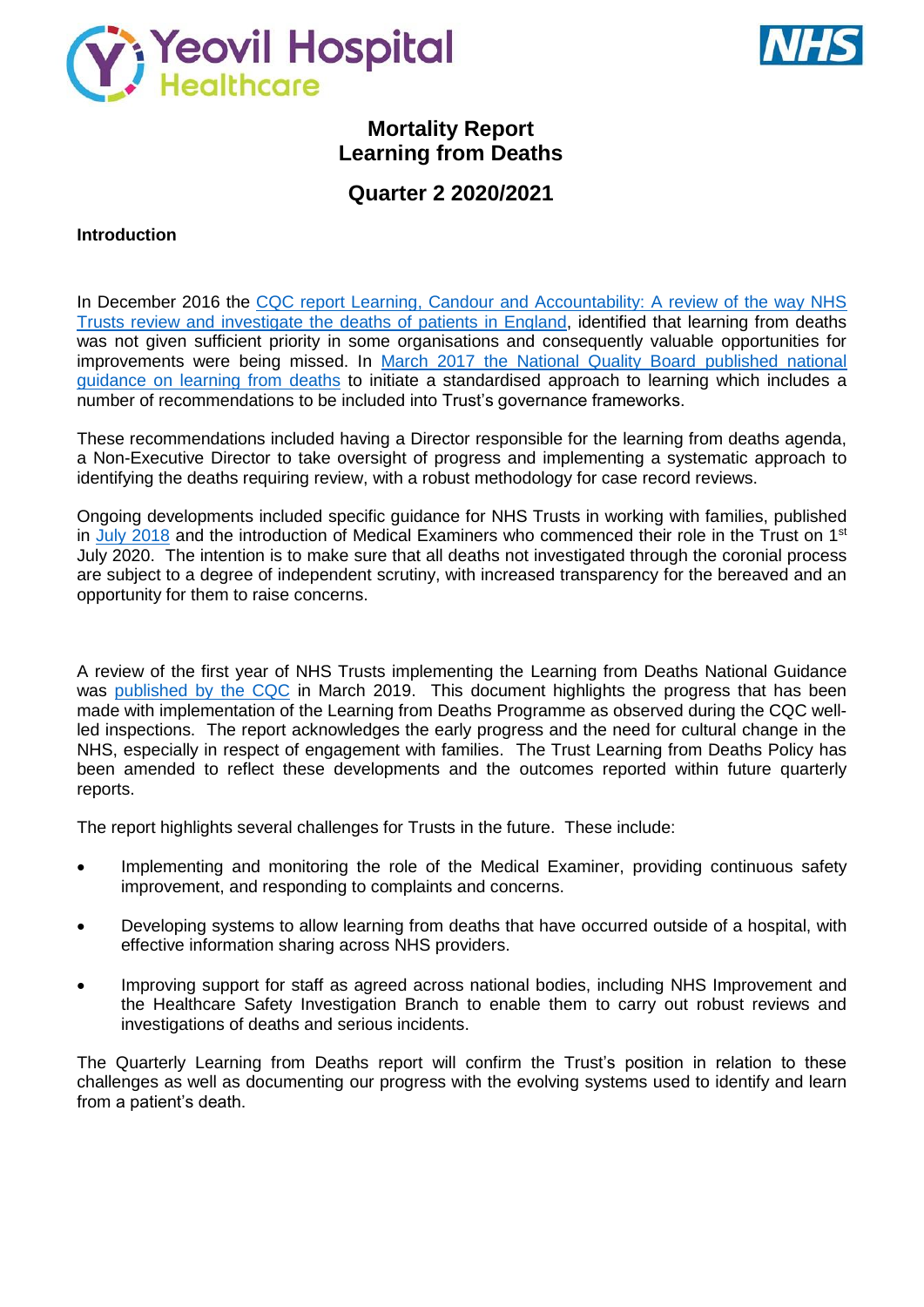## **The Trust Position**

## **Mortality Rates. In hospital deaths per month**

## **Summary Hospital-Level Mortality Indicator (SHMI)**

The number of deaths in hospital is captured through the Summary Hospital-Level Mortality Indicator (SHMI). This reports mortality at Trust level using a standard and transparent methodology, which is published quarterly as a National Statistic by NHS Digital. The SHMI is the ratio between the actual number of patients who die following hospitalisation at the Trust and the number that would be expected to die on the basis of average England figures, given the characteristics of the patients treated there. Our latest SHMI covering 12 months May 2019 to April 2020 is 86.97, which is statistically significantly lower than expected using NHS Digitals 95% control limit. Covid-19 activity is excluded from the SHMI. The Trust percentage of spells with Covid-19 coding is 0.9% compared to the national average of 0.8%.

## **Hospital Standardised Mortality Ratio (HSMR)**

The Trust uses Dr Foster to support analytical review of outcomes data. This includes reporting of the Hospital Standardised Mortality Ratio (HSMR), which reviews a set number of indicators to inform understanding of quality and improvements in clinical care. The Trust HSMR for the latest reporting period July 2019 to June 2020 is 86.8 remains statistically significantly lower than expected and the second lowest in the regional acute peer group. A weekday split shows our weekday HSMR remaining statistically significantly lower than expected, with weekend figures within the expected range.

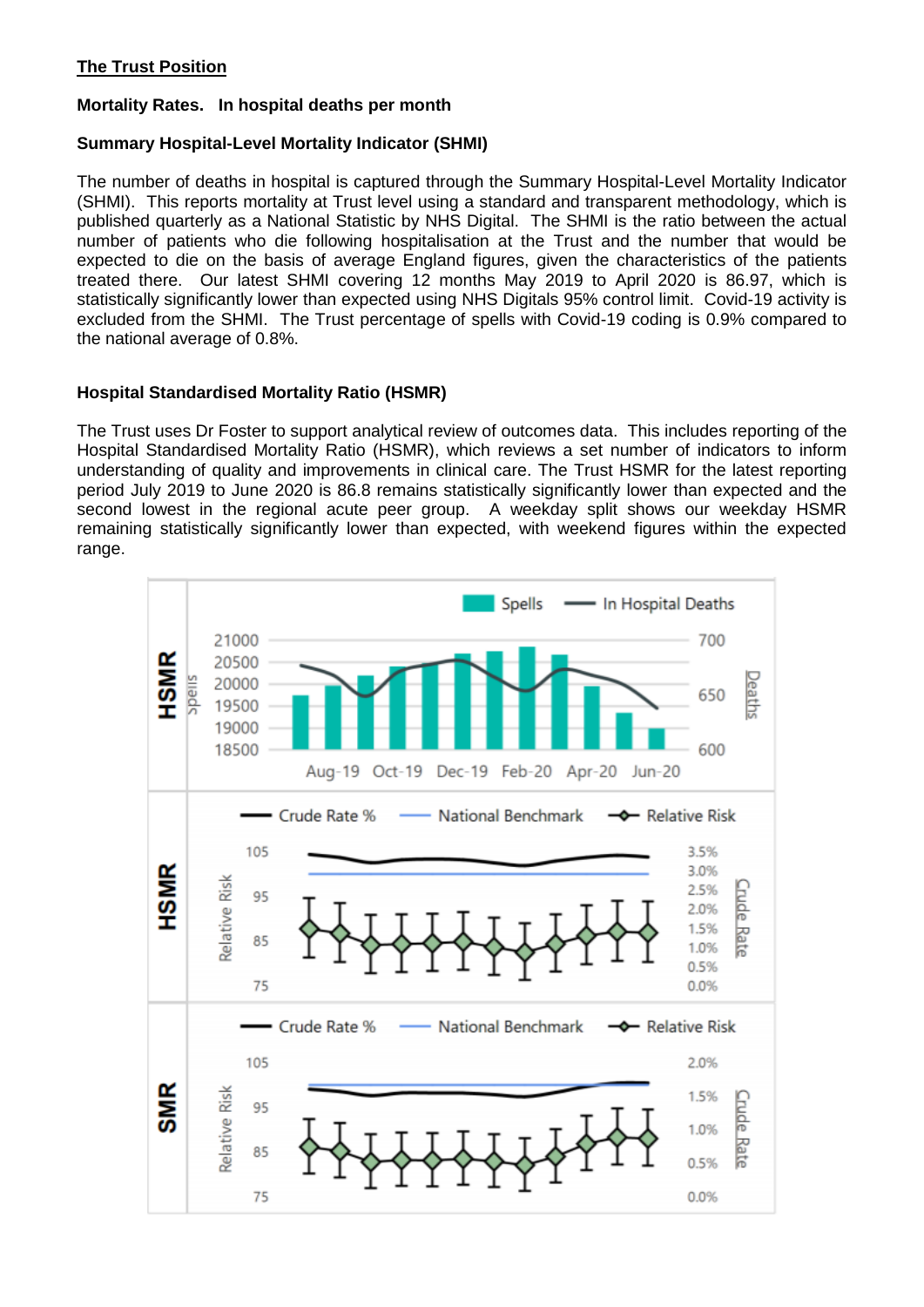## **Dr Foster HealthCare Intelligence Mortality Data**

Dr Foster provides external assurance, providing a monthly analytical review of outcomes data in respect of Mortality within the Trust.

The latest Dr Foster report with a data set from July 2019 to June 2020 highlights the Trust's position with both HSMR and SMR remaining statistically significantly low. Monitoring of our data reassures us that the reported figures are a true reflection of the current position.

The Dr Foster data also shows that we have maintained a high level of reporting of significant comorbidities. This positively affects our HSMR as this is calculated by comparing the number of expected deaths with the actual number of deaths. Patients with more comorbidities are by definition in a higher risk group for anticipated death.

There was one CUSUM alert in Quarter 4 of the previous year and no subsequent new alerts. CUSUM is short for cumulative sum and an alert occurs when the number of deaths, readmissions or activity within the Trust in a cohort of patients with the same coded condition, (taking account of their comorbidities) is higher than anticipated.

All mortality alerts are reviewed firstly by identifying the patients in the cohort and checking the accuracy of the code allocated to their case. If this does not show any issues an assessment of care and management from the patient records is completed. This allows us to ascertain why the alert has occurred and to identify any actions that should be taken to address any issues with the management of this group of patients. This process may result in the coding for the patient spell being amended if their main documented condition or cause of death has changed since their admission. Reviews are carried out through the Mortality Review Group or by the clinical teams involved, with the outcome fed back through the Clinical Outcomes Committee.

The CUSUM alert in Quarter 4 was for cases coded as 'other liver disease' with 10 cases observed compared to an expected 4.7. The Clinical Outcomes Committee is responsible for investigating all CUSUM alerts with any actions taken referred back through the committee. The 10 cases have been identified with 9 of the case notes being reviewed.

- 7 of these patients had previously been subject to a formal Mortality Review providing assurance that there had been no evidence of avoidability. One of these case reviews scored an avoidability score of 2 as a result of delays due to information received from the referral centre.
- One patient had been referred to the coroner for post-mortem with the diagnosis confirmed.
- One set of notes was not retrieved from archive and therefore not reviewed.
- Two Patients were recoded as a result of the review and no other discrepancies were found within this group of patients.

## **Learning from Deaths**

## **The Process**

In addition to the above reporting mechanisms it is important to provide a formal system to review the care and management of any patient who dies within the Trust. The Trust has appointed a Learning from Deaths Lead who holds responsibility for ensuring robust systems are used to identify and share learning form any death within the hospital.

The Structured Judgement Review Tool (SJR) from the Royal College of Physicians has been adapted to facilitate its use throughout the hospital. Formal mortality reviews are undertaken with data analysis used to inform improvements in care and provide reports to the Board.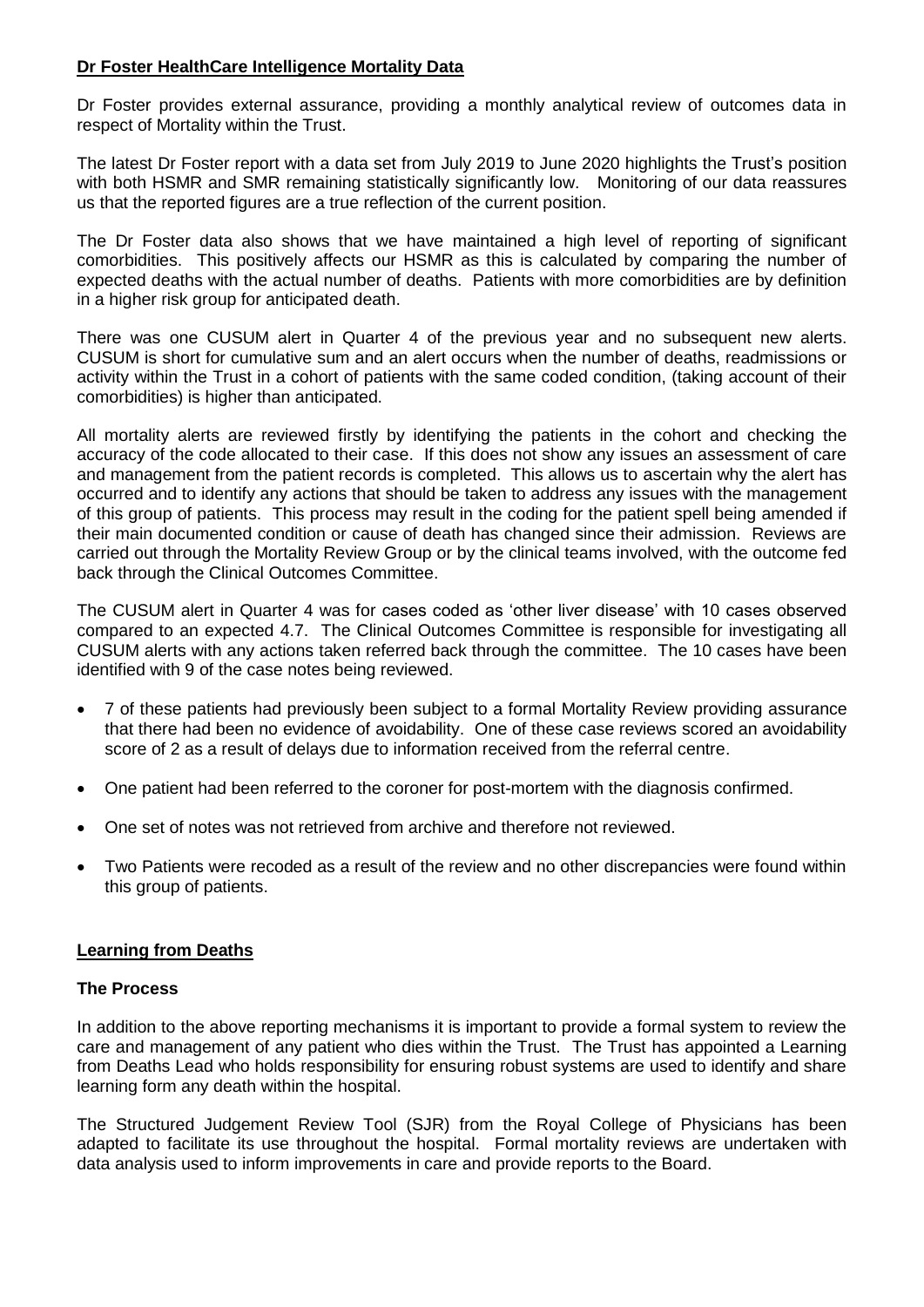The Mortality Review Group and the Learning from Deaths Lead oversee reviews of the management and care of all patients who have died within the hospital. A three-stage process has been developed with those patients requiring a formal review identified through the formal Medical Examiner interventions at the time of completing the death certification.

- Mortality review 1 An initial assessment completed by the Medical Examiner enables early identification of any case where a potential problem exists. For example, where the cause of death does not follow from the admission diagnosis or where a potential omission in care or poor management is identified. Any such case is referred to the Specialty Team or the Mortality Review group who are responsible for undertaking a detailed mortality review to identify any concerns and to ensure learning for improvement. This system ensures that all patient deaths are subject to an initial review of their management and care, with a small number going forward for a full formal review.
- Mortality Review 2 Cases identified for this type of review will undergo a full review via speciality Morbidity and Mortality meetings with presentation of any significant findings at local Clinical Governance Sessions. Outcomes from these meetings, in particular any learning and actions taken will be recorded through the Learning from Deaths Lead within the Structured Judgement Review tool. The SJR tool summarises each review with an avoidability score. This is used to determine whether the information identified during the review, shows any evidence that the patient's death could have been avoided if different actions had been taken or the circumstances had been different. Any investigation undertaken outside of this process, for instance Serious Untoward Incident Investigations where death has occurred will now include an avoidability score as part of the investigation summary. This ensures all patient in hospital deaths can be categorised depending on the level of avoidability in each individual case regardless of the investigative process.
- Mortality Review 3 The third stage of the process involves the referral of any patient whose Mortality review has identified a degree of avoidability greater than 50% to the Mortality Review Group for verification and action. The Medical Examiner may also refer cases direct to this level of review. These cases may also include those where an incident investigation has been undertaken or where a case has been referred for a formal coroner's inquest.

The current investigation processes continue where an incident has been reported, the Coroner is involved, for patients with a Learning Disability or where other potential issues have been identified through the complaints or bereavement process. The Medical Examiners, Medical Examiner's Officer and Learning from Deaths Lead liaise closely to avoid duplication and ensure that all deaths in hospital are reviewed at an appropriate level with outcomes, both positive and negative, recorded and shared.

The Trust's Learning from Deaths Lead has responsibility for collating any learning from all inpatient deaths whichever review method is used. Outcomes are reported through the Incident Investigation and Learning Group, Local Governance Meetings, the Mortality Review Group and the Clinical Outcomes Committee and summarised within this quarterly report.

The Mortality Review Group has experienced difficulties in meeting to enable case reviews to take place due to the Covid restrictions as a formal review of records cannot be done in a virtual setting. The group will be reformed with new ways of working introduced to ensure that the quality and quantity of formal reviews is not adversely affected.

## **Report from the Medical Examiner**

The introduction of the Medical Examiner Role from 1<sup>st</sup> July 2020 has helped to formalise the above systems. Changes that have been instituted or planned are summarised below

 All patients who die in the hospital will have a notes review by the Medical Examiner. (Due to the number of Medical Examiner sessions this is currently not yet every patient)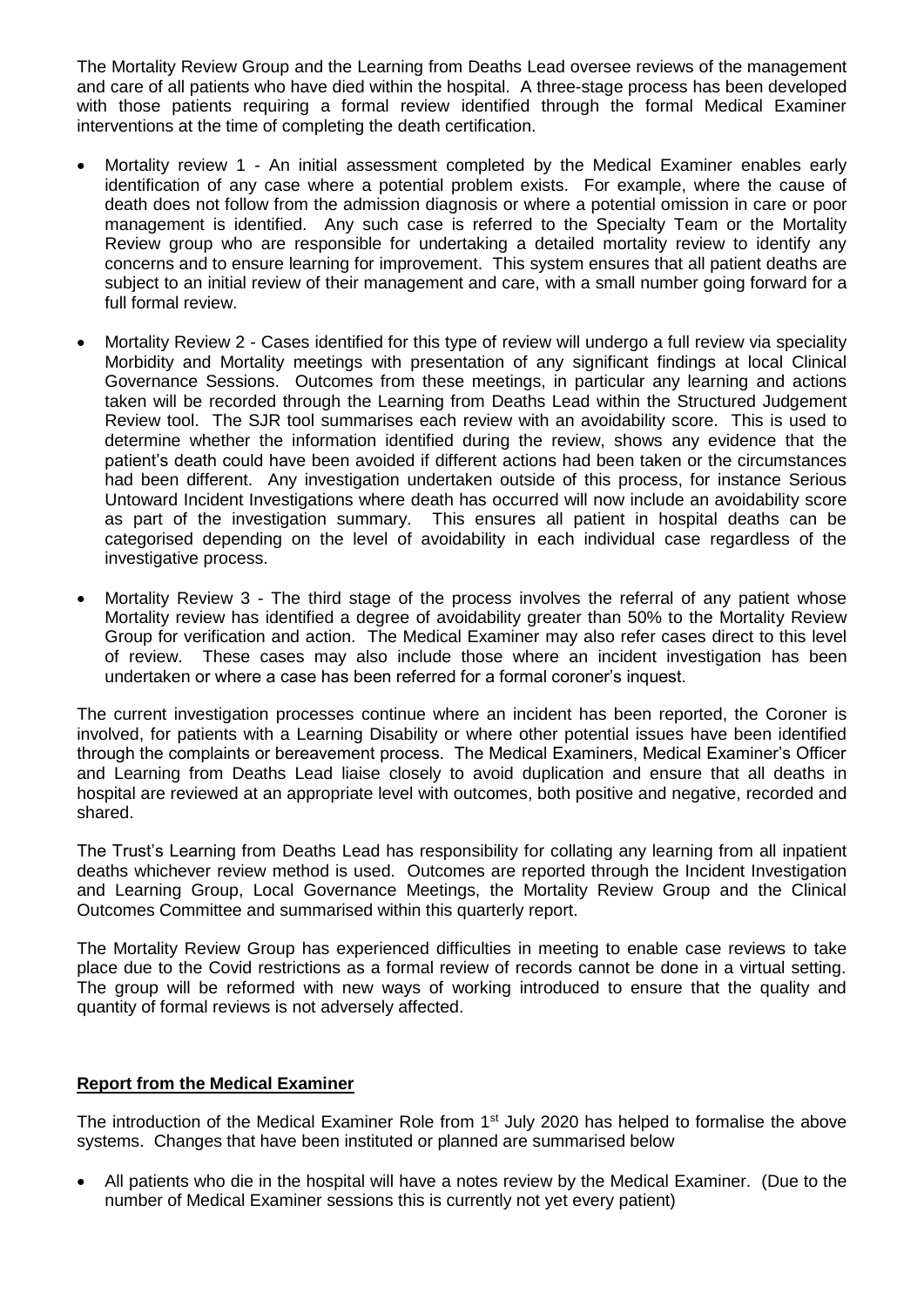- All deaths that are scrutinised also include a discussion with the doctor who completes the Medical Certificate of Cause of Death (MCCD). This may prompt individual learning for the individual doctor and reduce the possibility of the documented cause of death being rejected by the Registrar's Office.
- All deaths also result in a conversation between the ME and the patient's Next of Kin to explore any care concerns that they may have. This allows us to address any issues at an early stage.

### **Quarter 2 Review Outcomes**

Quarter 2 saw 131 patient deaths scrutinised by the Medical Examiner. These would be classified as a Mortality Review at level 1 as described above. Of these cases 11 were referred for a full review using the Structured Judgement Tool, 6 to be completed through the Mortality Review Group and 5 by the clinical teams.

30 cases were referred to the Coroner, the vast majority resulting in a form 100A being issued. This means the Coroner was informed of the death but the doctor has been given permission by the coroner to issue the Medical Certificate and the registrar is advised that they are aware of the death but no further investigation is necessary.

#### **Coronial Activity**

There are cases where the coroner has requested investigative statements from staff in relation to the death of an inpatient or where the patient had a recent admission or procedure that could be relevant to their death. 6 new instructions were received in quarter 2. One patient had undergone a surgical procedure and died within 3 months. One sustained a significant head injury before admission. Two patients presented with self-harm and did not survive. In all cases, formal statements have been obtained with no omission or care problems identified that would be considered to have contributed to the patient's death. The remaining two deaths followed from incidents within the hospital, both of these cases are being investigated through the incident reporting system as well as subject to a Coroner review. No inquests were held in the quarter requiring Trust attendance.

#### **Learning Disability Deaths**

There was one patient with a Learning Disability who died in the quarter. The death has been reported in line with national requirements and will be reviewed as patient of the Trust's formal process and referred for a full LeDeR review. There were no immediate actions required and the death was not identified as being a consequence of concerns about hospital care.

#### **Neonatal and Maternal Deaths**

CNST requires that cases and actions reviewed using the **Perinatal Mortality Review Tool (PMRT)** are reported to Trust Board quarterly. The PMRT facilitates a comprehensive, robust and standardised review of all perinatal deaths from 22+0 gestations (excluding terminations) to 28 days after birth; as well as babies who die after 28 days following neonatal care.

The web-based tool presents a series of questions about care from pre-conception to bereavement and follow-up care. The factual information is entered in advance of a multidisciplinary panel of internal and external peers (allowing for a 'Fresh eyes' perspective) review of cases. The tool is used to identify required learning with action plans generated, implemented and monitored.

In the quarter the unit has cared for 2 women whose pregnancies have sadly ended in uterine death. These cases have been referred for investigation in line with the requirement for Perinatal Mortality review.

There were also 3 reported neonatal deaths in the quarter but these were as the result of planned termination of pregnancies; 1 for fetal heart anomalies and the other 2 were conjoined twins, which were unable to be separated and incompatible with life. These cases have to be reported as neonatal deaths but investigation is not required.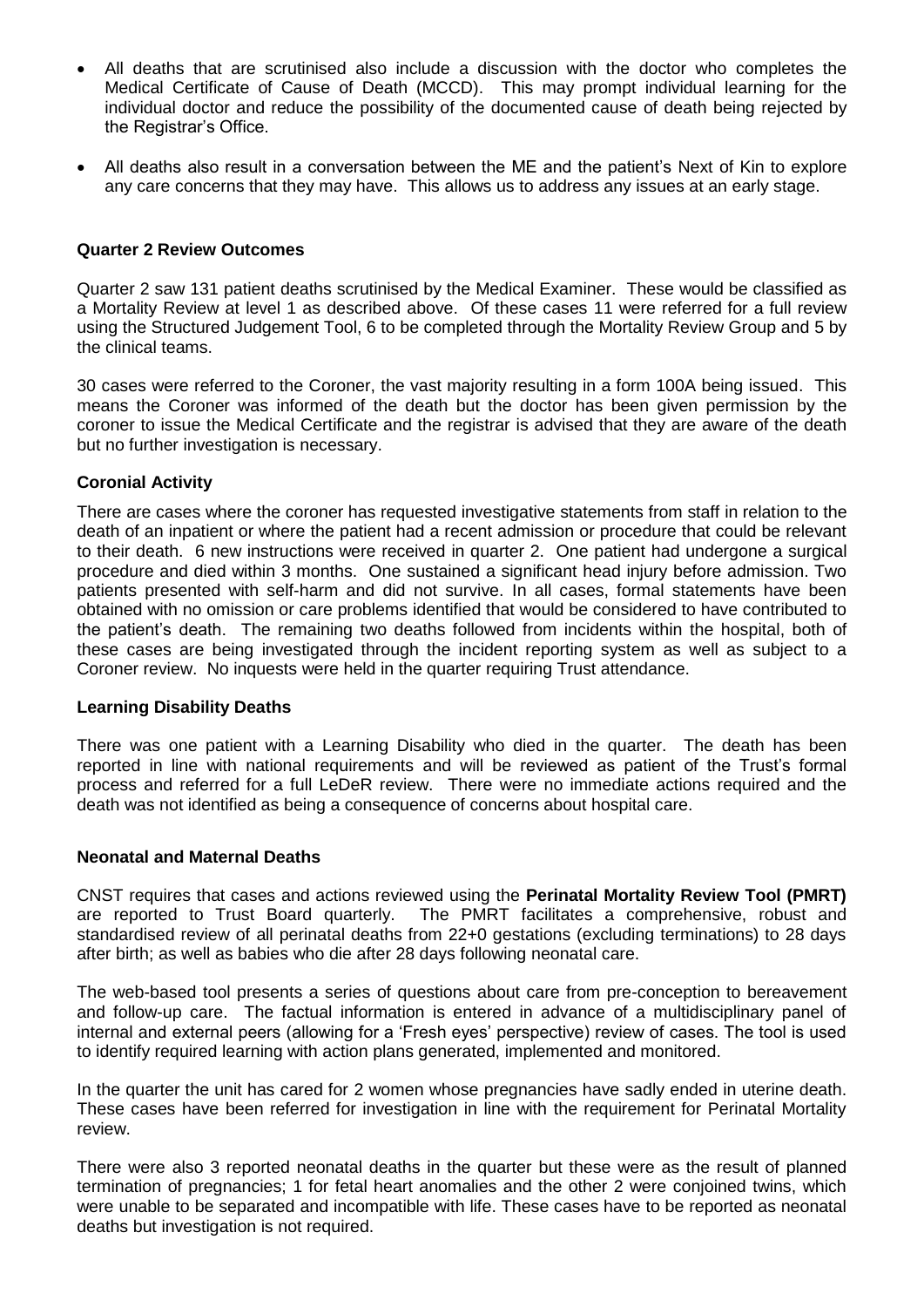This table provides the number of deaths in month against the number reviewed using any of the investigative processes available. Please note there is a delay in accurate reporting of in-quarter reviews due to the time frames of external surveillance data from Dr Foster and the mortality review process . This table will be updated quarterly.

|                                                                                 |                | 2019/20    |                         |                                |             |                |                |                         |                |                |                         |                    |                |                | 2020/21        |                                |                |                |                |                                |             |                |                |                |
|---------------------------------------------------------------------------------|----------------|------------|-------------------------|--------------------------------|-------------|----------------|----------------|-------------------------|----------------|----------------|-------------------------|--------------------|----------------|----------------|----------------|--------------------------------|----------------|----------------|----------------|--------------------------------|-------------|----------------|----------------|----------------|
|                                                                                 | <b>April</b>   | <b>May</b> | June                    | Q <sub>1</sub><br><b>Total</b> | Jul         | Aug            | Sep            | Q2<br><b>Total</b>      | Oct            | <b>Nov</b>     | <b>Dec</b>              | Q3<br><b>Total</b> | Jan            | Feb            | <b>Mar</b>     | Q <sub>4</sub><br><b>Total</b> | <b>April</b>   | <b>May</b>     | June           | Q <sub>1</sub><br><b>Total</b> | Jul         | Aug            | <b>Sep</b>     | Q2<br>Total    |
| Total deaths in<br>the Trust<br>(including ED<br>deaths)                        | 58             | 66         | 70                      | 194                            | 55          | 61             | 44             | 160                     | 64             | 51             | 46                      | 162                | 88             | 67             | 71             | 226                            | 61             | 51             | 55             | 167                            | 37          | 53             | 50             | 140            |
| Number subject<br>to a Level 1<br><b>Mortality Review</b>                       | N/A            | N/A        | N/A                     |                                | N/A         | N/A            | N/A            |                         | N/A            | N/A            | N/A                     |                    | N/A            | N/A            | N/A            |                                | N/A            | N/A            | N/A            |                                | 33          | 47             | 51             | 131            |
| Number subject<br>to a Level 2/3<br><b>Mortality Review</b>                     | 14             | 17         | 25                      | 56                             | 13          | 14             | 16             | 43                      | 18             | 18             | 16                      | 52                 | 28             | 15             | 17             | 60                             | 5              | $\overline{7}$ | 3              | 15                             | 4           | $\overline{2}$ | 3              | 9              |
| <b>Number</b><br>investigated as a<br><b>Serious Incident</b>                   | $\overline{0}$ | $\Omega$   | $\overline{0}$          | $\bf{0}$                       | $\mathbf 0$ |                | $\Omega$       | $\mathbf 1$             | $\overline{0}$ | 0              | $\Omega$                | $\bf{0}$           | 1              | 1              | 0              | $\overline{2}$                 | $\overline{0}$ | $\overline{0}$ | $\Omega$       | $\boldsymbol{0}$               | $\mathbf 0$ | $\overline{0}$ | ٠              | $\mathbf 1$    |
| Learning<br><b>Disability deaths</b>                                            | $\overline{0}$ | 0          | $\overline{0}$          | $\bf{0}$                       | $\Omega$    | $\mathbf 0$    | $\mathbf 0$    | $\mathbf 0$             | $\mathbf 0$    | $\overline{0}$ | $\Omega$                | $\bf{0}$           | $\mathbf 0$    | -1             | $\overline{0}$ | 4                              | 4              |                | $\mathbf 0$    | $5\phantom{1}$                 | $\mathbf 0$ | 1              | $\overline{0}$ | $\mathbf 1$    |
| <b>Bereavement</b><br>concerns                                                  |                |            | 4                       | 3                              |             |                | 3              | $\overline{\mathbf{4}}$ | $\overline{2}$ |                | $\overline{2}$          | 5                  | 4              |                | 0              | 5                              | $\mathbf 0$    | $\mathbf 0$    | $\overline{2}$ | $\overline{3}$                 | 0           | 1              | $\mathbf 0$    |                |
| Coroner's<br>Inquest<br>investigations                                          | 5              | 3          | $\overline{\mathbf{A}}$ | 9                              | $\Omega$    | $\overline{4}$ | $\overline{0}$ | $\overline{\mathbf{4}}$ | $\overline{2}$ |                |                         | 4                  | $\overline{2}$ | $\overline{2}$ | 3              | $\overline{\phantom{a}}$       | $\overline{2}$ | $\overline{2}$ | $\mathbf{0}$   | 4                              | 0           | 3              | 3              | $6\phantom{1}$ |
| Number thought<br>more likely than<br>not to be due to<br>problems with<br>care | $\Omega$       |            | 1                       | $\overline{2}$                 | 0           | $\overline{0}$ | 1              | $\mathbf 1$             | $\mathbf 0$    |                | $\overline{\mathbf{A}}$ | $\overline{2}$     | $\mathbf 0$    | $\mathbf 0$    | 0              | $\mathbf 0$                    | $\overline{0}$ | $\mathbf 0$    | 1              | $\mathbf 1$                    | $\mathbf 0$ | $\overline{0}$ | 0              | $\mathbf 0$    |

It should be noted that scrutiny of all patient deaths by the Medical Examiner and the resultant change in process means that comparative data is not yet available for all types of investigative review. Where available retrospective data has been added to the above chart.

Of the 18 deaths subject to a full case review so far in Q2-

- 9 were subject to a level 3 Mortality Review using the SJR tool (131 Level 1 Mortality Reviews were also completed by the Medical Examiner)
- 1 case was referred for a LeDeR review following initial local review.
- 1 was reviewed where bereavement concerns were raised and 6 will be reviewed as part of the coronial process.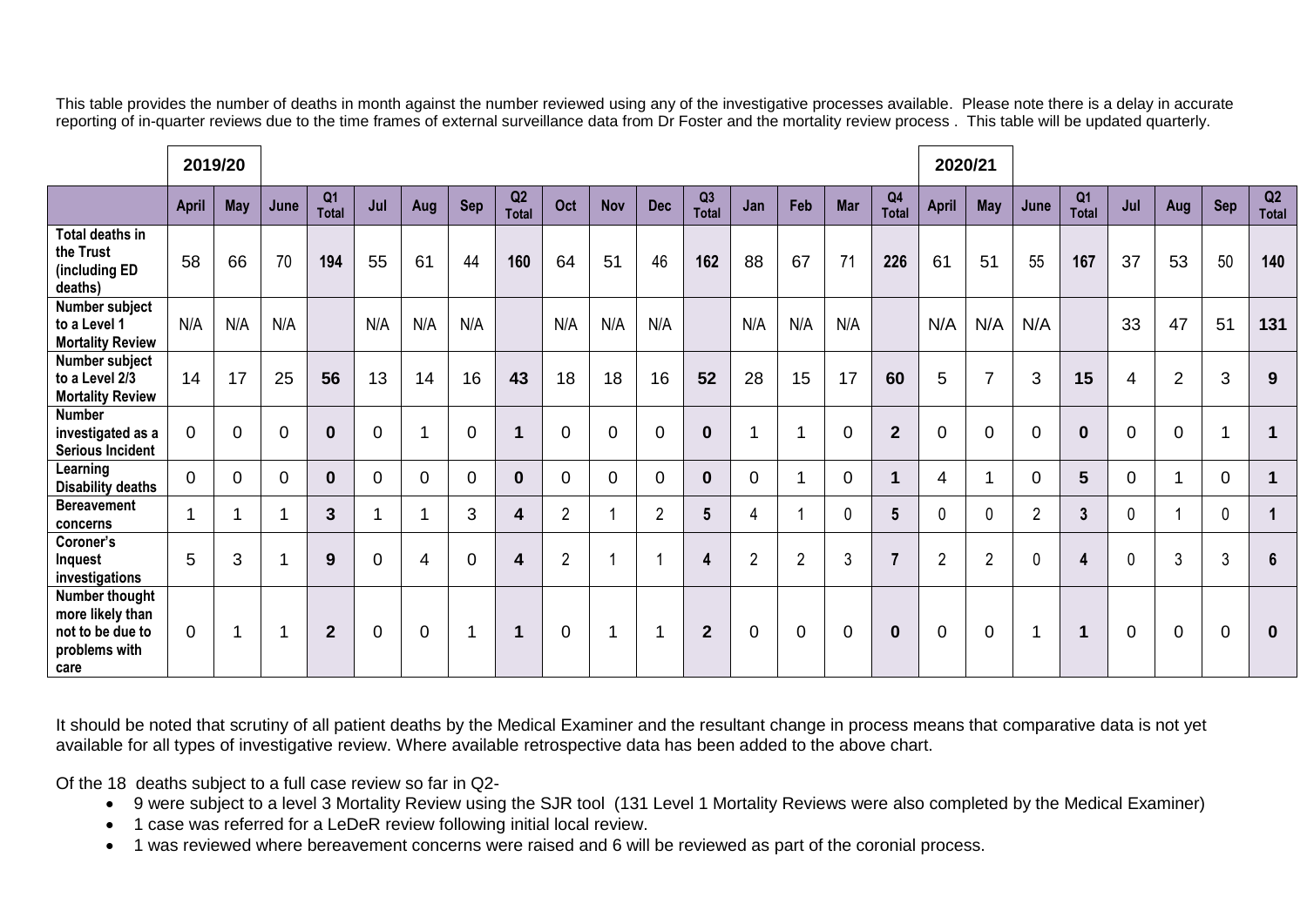For those reviews undertaken using the Structured Judgement Tool in Quarter 2 (and the updated cases from the previous quarter), there were 2 cases with a score below 5. One case in June scoring a 3 is also subject to a formal complaint and in line with the Duty of Candour requirements the outcome of the Mortality review will be shared with the patient's Next of Kin. Initial review has identified a lack of appropriate fluid management, delays in referral and poor communication with the family. No other care concerns are thought to have contributed to the outcome other patients reviewed.



This data is summarised in the following charts:

It should be noted that these figures relate to Level 3 case reviews performed using the Structured Judgement Tool only with the previous quarter update in place.

## **Overall Findings from case reviews completed using the Structured Judgement Tool**



## **Quarter 2 2020/21- Quality of Care**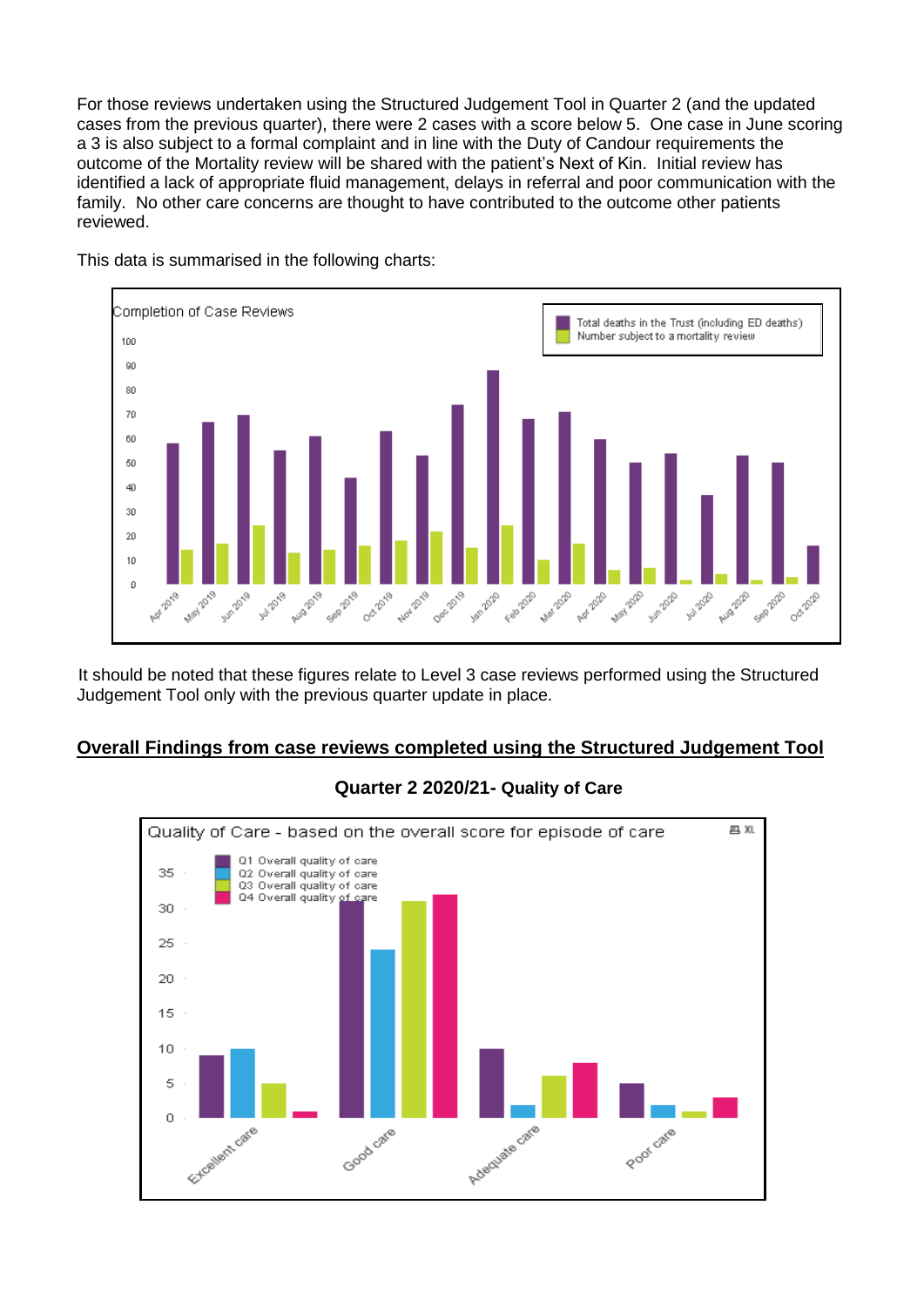

# **Care Concerns Identified rolling year**

## **Level of avoidability of death in each case reviewed - Rolling Year to date**



## Structured Judgement Tool Avoidability Score

- 1 Definitely avoidable
- 2 Strong possibility of avoidability
- 3 Probably avoidable greater than 50%
- 4 Possibly avoidable less than 50%
- 5 Slight evidence of avoidability
- 6 Definitely not avoidable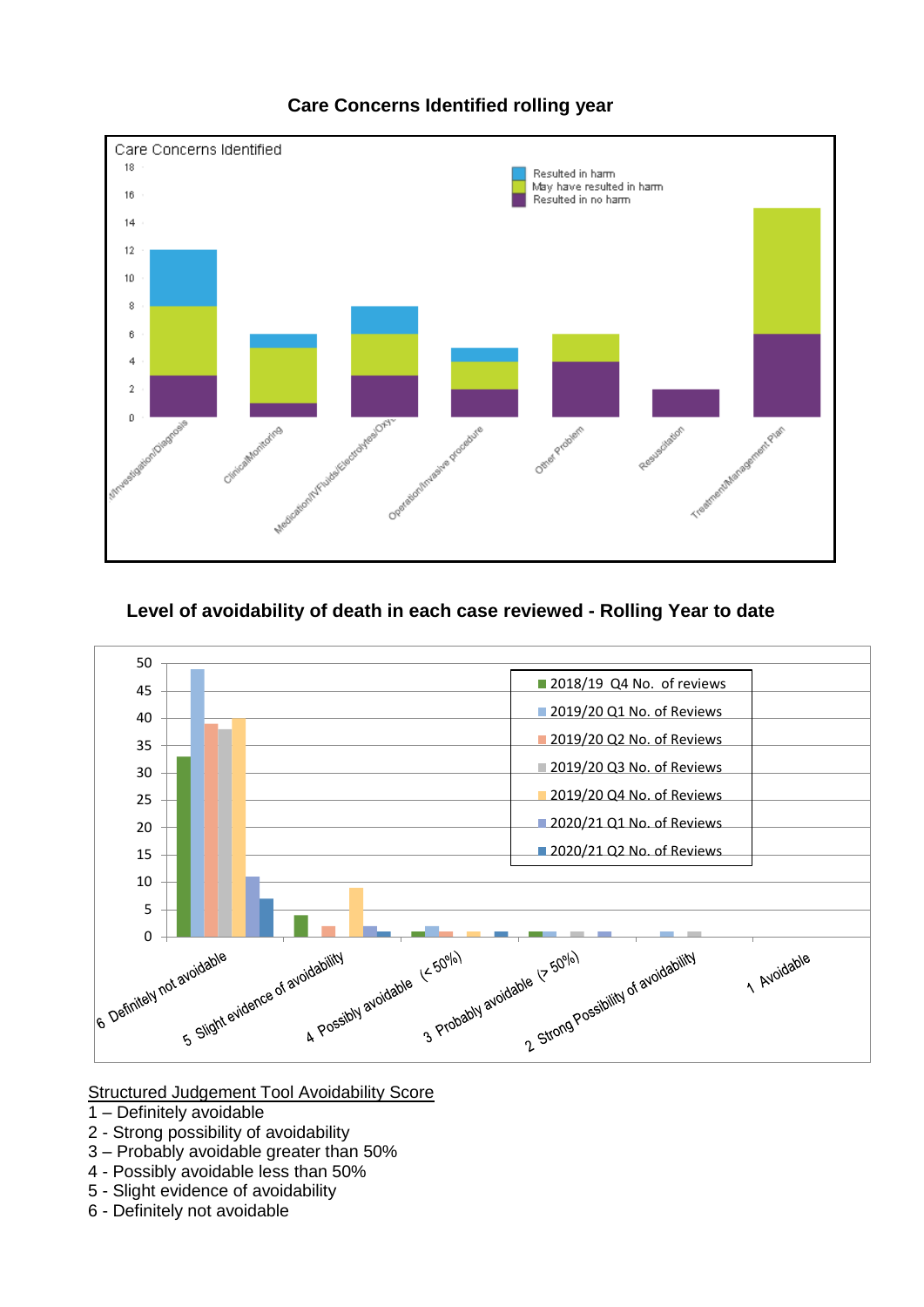All in hospital deaths can provide information about the individual patient's care and management. Alongside the formal mortality review process learning can take many forms and be identified through many sources including those detailed above;

- Serious Incident Reviews
- Complaints and bereavement concerns
- Medical Examiner reviews
- Coronial activity
- Learning Disability Reviews (LeDeR)
- Perinatal Mortality Reviews.
- Child Death Review processes.

It is important to identify themes and trends from all of the available information to enable Trust wide learning and address any issues that have been identified.

## **Themes from mortality reviews and investigations including Coroners referrals undertaken within the quarter:**

Of the deaths reviewed using the Structured Judgement Tool so far in the quarter:

- The quality of documentation in the quarter was assessed as good or excellent
- No significant issues were identified.
- The Medical Examiner role has increased communication with HM Coroner and enabled an initial assessment of the majority of deaths.

## **Issues positive and negative:**

- There was one death from the previous quarter scoring a 3 on the SJR with a degree of avoidability identified. (This case is subject to a formal complaint investigation) – Findings from the Mortality Review will be shared with the family.
- Poor fluid management identified as a potential cause for patient deterioration.
- Poor management of skin damage and late involvement of Tissue Viability Team.
- Failures in completing all risk assessments on admission and to reassess when the situation changes. In particular falls risk assessments.
- Timely and appropriate DNAR discussions and decisions were made.
- Community escalation plans were transferred to acute care and followed for the individual patients involved.
- The Trust process for accepting, storing and acting on Advance Directives provided by individual patients was found to be lacking.